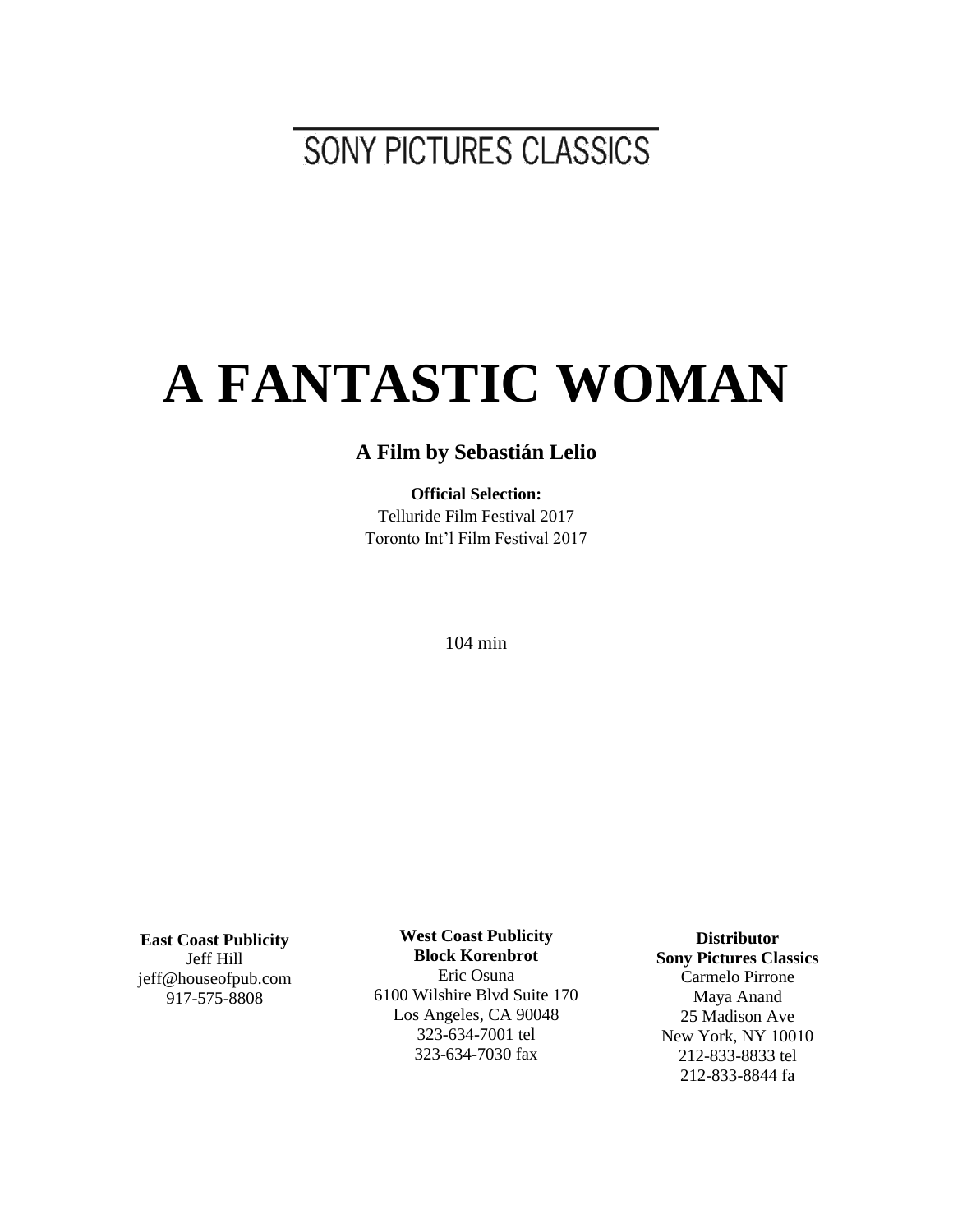#### **THE CAST**

Marina DANIELA VEGA Orlando FRANCISCO REYES Gabo LUIS GNECCO Sonia ALINE KUPPENHEIM Bruno NICOLÁS SAAVEDRA Adriana AMPARO NOGUERA Gastón NÉSTOR CANTILLANA Doctor ALEJANDRO GOIC Alessandra ANTONIA ZEGERS Singing Teacher SERGIO HERNÁNDEZ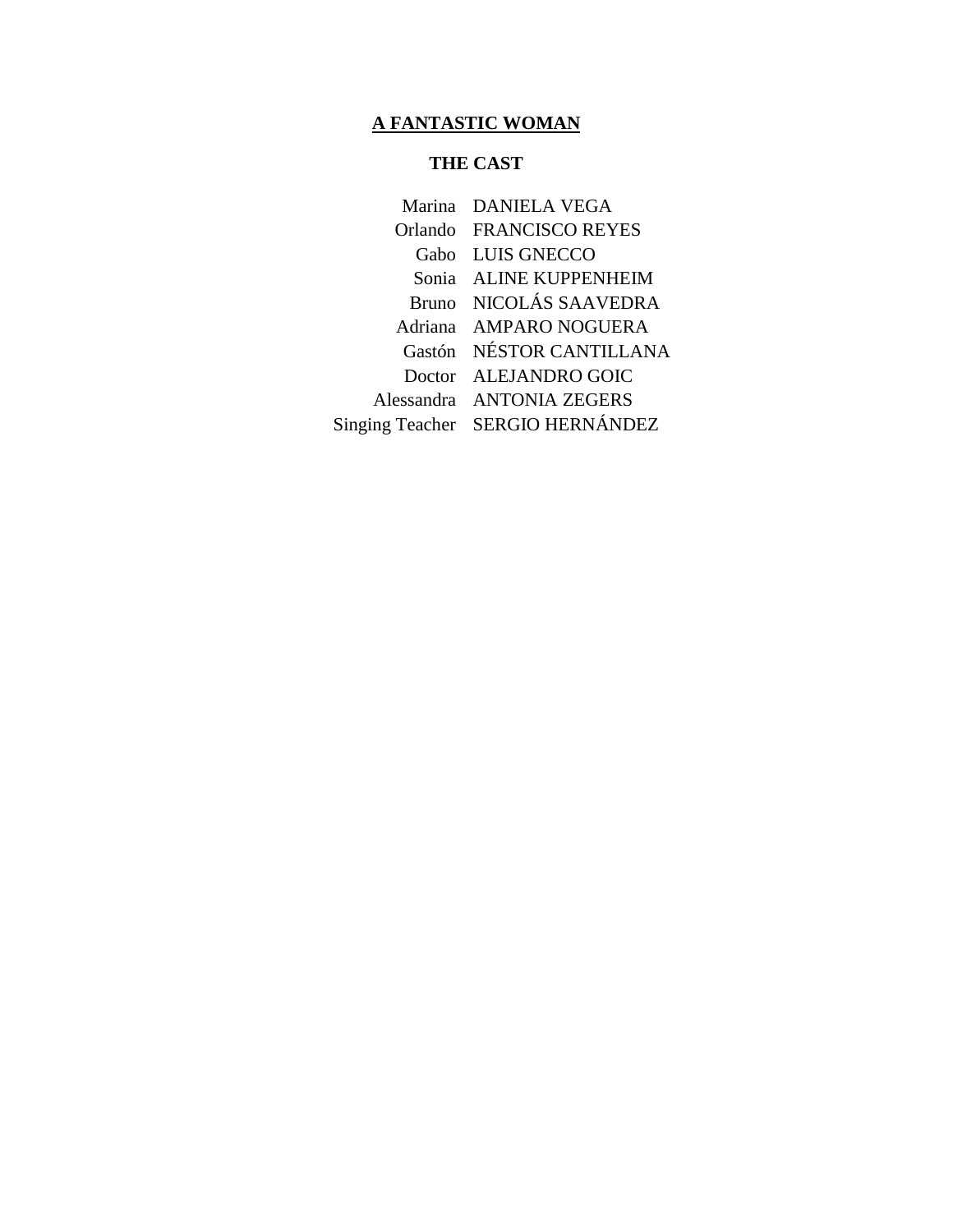# **THE FILMMAKERS**

| Director                   | <b>SEBASTIÁN LELIO</b>             |
|----------------------------|------------------------------------|
| Screenplay                 | <b>SEBASTIÁN LELIO</b>             |
|                            | AND GONZALO MAZA                   |
| Producers                  | <b>JUAN DE DIOS LARRAÍN, PABLO</b> |
|                            | LARRAÍN, SEBASTIÁN LELIO AND       |
|                            | <b>GONZALO MAZA</b>                |
| Co-Producers               | <b>JANINE JACKOWSKI, JONAS</b>     |
|                            | DORNBACH, MAREN ADE, FERNANDA      |
|                            | <b>DEL NIDO</b>                    |
| <b>Executive Producers</b> | JEFF SKOLL, JONATHAN KING, ROCÍO   |
|                            | JADUE Z., MARIANE HARTARD, BEN     |
|                            | <b>VON DOBENECK</b>                |
| <b>Associate Producer</b>  | <b>ZDF/ARTE ALEXANDER BOHR</b>     |
| <b>Associate Producer</b>  | <b>MARTÍN CÁRCAMO</b>              |
| Music                      | <b>MATTHEW HERBERT</b>             |
| Line Producer              | <b>EDUARDO CASTRO</b>              |
| Director of Photography    | BENJAMÍN ECHAZARRETA A.C.C         |
| <b>Production Designer</b> | ESTEFANÍA LARRAÍN                  |
| Costume Designer           | <b>MURIEL PARRA</b>                |
| Editor                     | <b>SOLEDAD SALFATE</b>             |
| Sound Design               | <b>TINA LASCHKE</b>                |
|                            |                                    |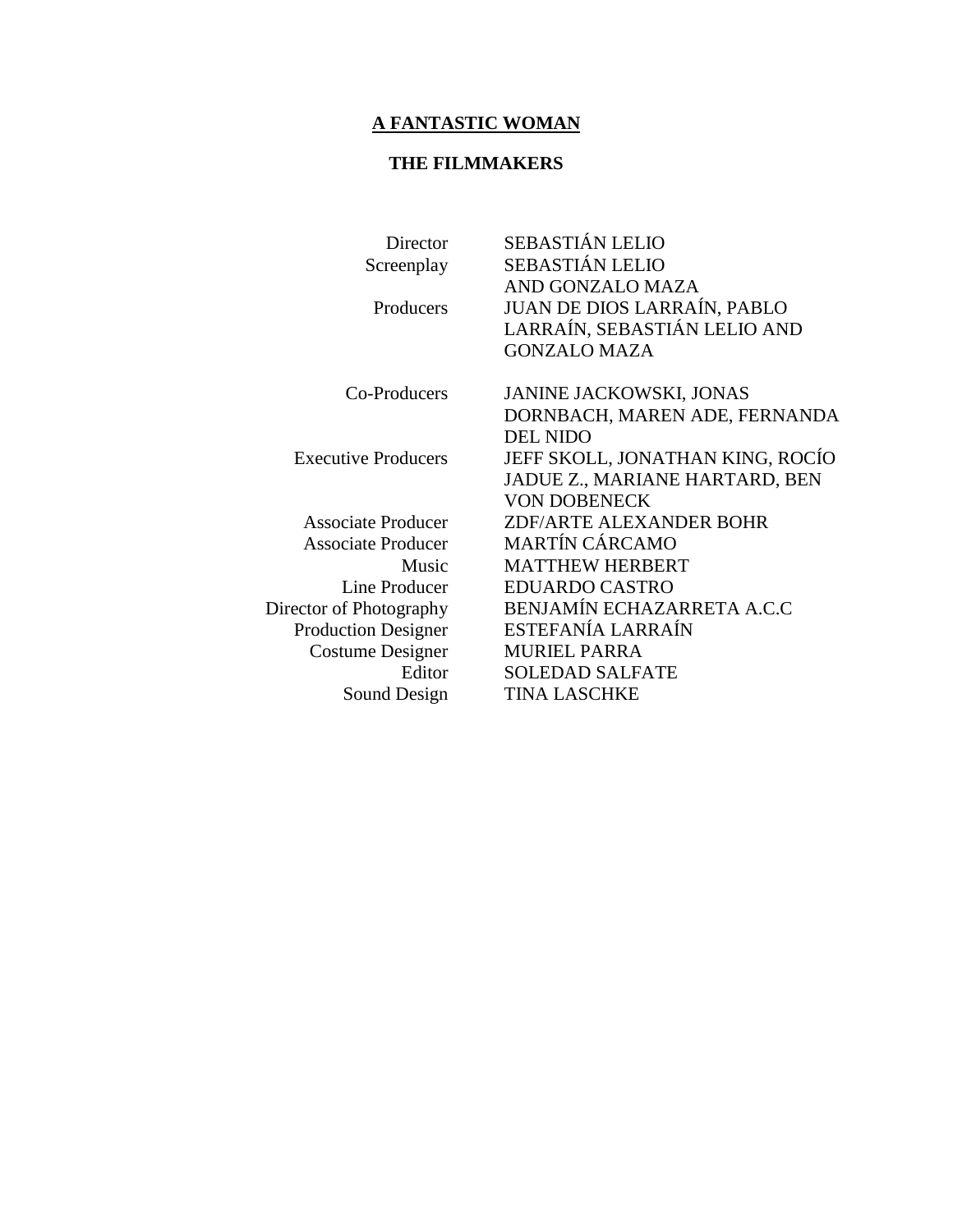# **SYNOPSIS**

Marina and Orlando are in love and planning for the future.

Marina is a young waitress and aspiring singer. Orlando is 20 years older than her, and owns a printing company.

After celebrating Marina's birthday one evening, Orlando falls seriously ill. Marina rushes him to the emergency room, but he passes away just after arriving at the hospital.

Instead of being able to mourn her lover, suddenly Marina is treated with suspicion. The doctors and Orlando's family don't trust her. A woman detective investigates Marina to see if she was involved in his death. Orlando's ex-wife forbids her from attending the funeral. And to make matters worse, Orlando's son threatens to throw Marina out of the flat she shared with Orlando.

Marina is a trans woman and for most of Orlando's family, her sexual identity is an aberration, a perversion.

So Marina struggles for the right to be herself. She battles the very same forces that she has spent a lifetime fighting just to become the woman she is now – a complex, strong, forthright and fantastic woman.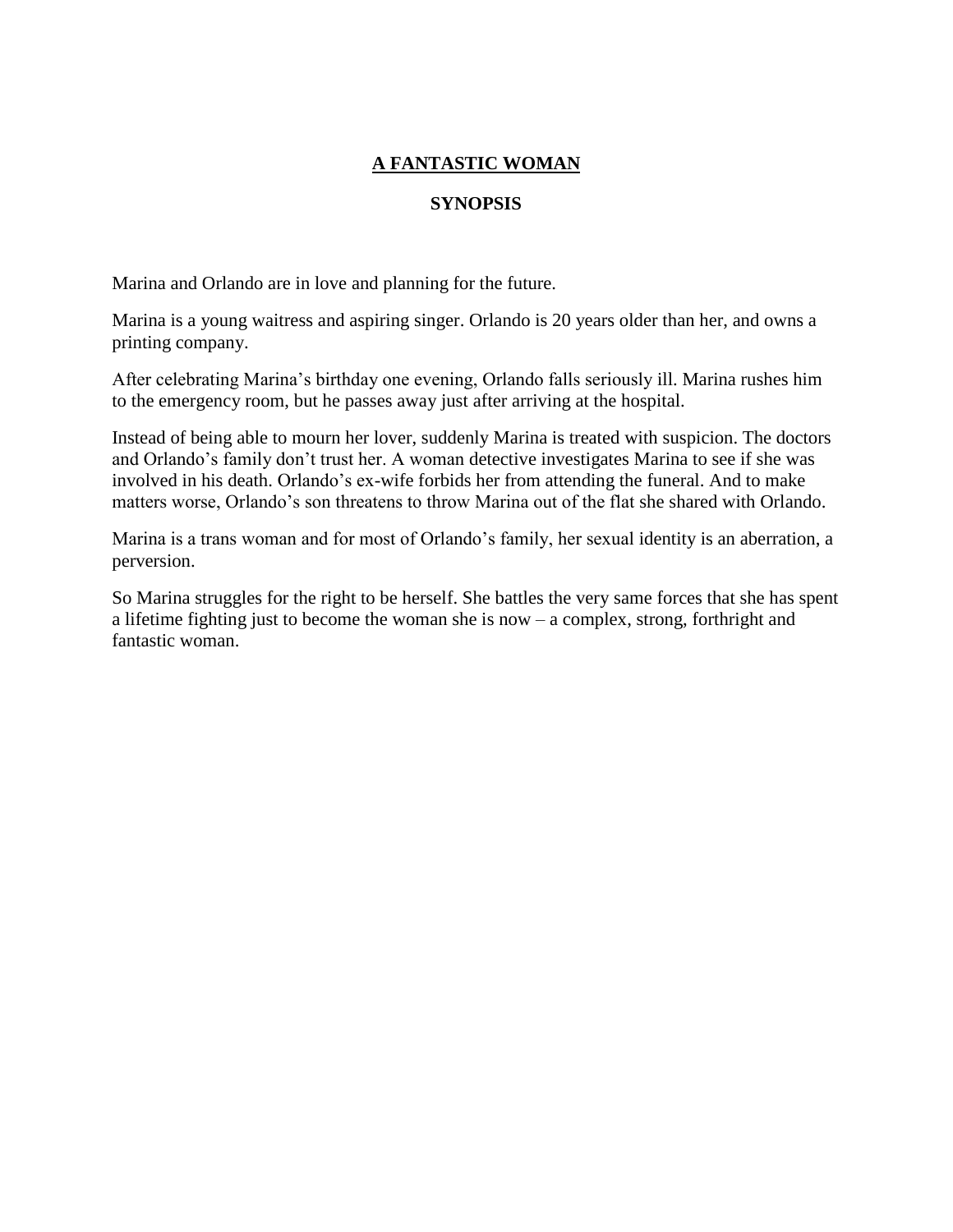#### **DIRECTOR'S NOTE**

I see A FANTASTIC WOMAN as a film of aesthetic splendor, narrative vigor, tension and emotion. Polytonal, multi-experiential, multi-emotional. It's a film that is both a celebration and examination of its main character: Marina Vidal. What will the viewers see when they see Marina? A woman, a man, or the sum of both? They will see a human being who constantly changes before their eyes, who flows, vibrates, and modifies herself. But what they are seeing isn't precisely what they are seeing, and this condition turns Marina into a vortex that attracts the viewer's fantasy and desire, inviting them to explore the limits of their own empathy.

-Sebastián Lelio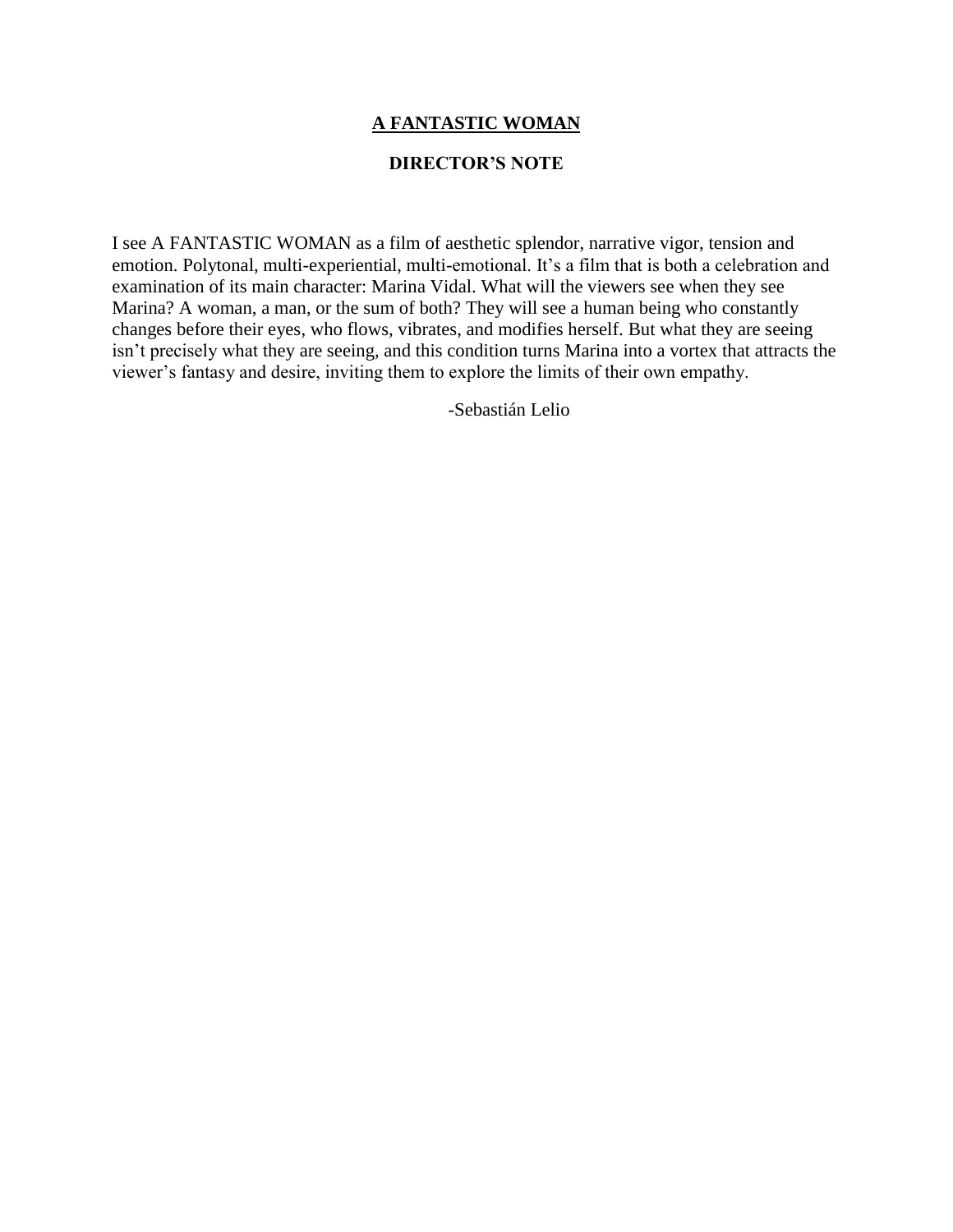#### **INTERVIEW WITH SEBASTIÁN LELIO**

#### **How did you conceive A FANTASTIC WOMAN?**

I like to think that the film, like Marina, its central character, is not afraid of pleasure and like her, has a striking and shiny surface. It tries to combine the narrative and the visual pleasure in games of appearances that want to captivate. A sort of Trojan horse loaded with humanity.

#### **What is your crusade, or your challenge, as the director of A FANTASTIC WOMAN?**

I would like the viewer to end up intimately tied to Marina. So, regardless of his or her beliefs, values, or vision of the world, watching her so much on screen, the viewer ends up feeling like her. And from empathizing with her so much, the viewer wants to see her survive and prevail. Film invites us to feel like others, to experiment emotions that are often new to us, and these discoveries occur not within the films, but within the viewers themselves. Film prepares us for life and allows us to explore our spiritual elasticity. I would like the viewer to surrender him or herself to a challenging journey, and to do so with open arms. I would also like the viewer to feel that he or she has seen something beautiful. To feel that he or she was in contact with beauty.

#### **What has the journey from Gloria to A FANTASTIC WOMAN been like?**

I feel that in some ways this film is a more complex construction than Gloria because it is several films at the same time. But in spite of the fact that A FANTASTIC WOMAN exists in a different cinematographic territory that operates far beyond realism, it has, just as with Gloria, a higher inclination towards questions than towards answers. At the same time, it examines and exalts a powerful female character, yet for several reasons, A FANTASTIC WOMAN is much more than a film about a woman.

#### **At a moment in time in which the transgender issue is being discussed around the world, where on the map is A FANTASTIC WOMAN?**

I don't like judging while filming. I don't like looking down when filming, feeling that the characters are wrong or inferior to me. I need to situate myself in a place from which I can understand them, even the antagonists. When we began writing this film, the transgender issue hadn't exploded in popular culture like it did a year and half ago. Suddenly, the transgender figure moved from a misunderstood marginality to installing itself in a central place in our current collective imagery. I think that the film communes intimately with its character's identity. In Spanish, the word that is used to refer to sexual identity is the same one that is used to allude to narrative style: genre. In this sense, the film itself is "trans-genre". It's a romance film, a ghost film, a fantasy film, a film about humiliation and revenge, a document of reality, a character study. The identity of the film itself fluctuates, it doesn't set, it doesn't stop, and it refuses to be reduced to one single thing. The fact that it can't be explained in any single way is perhaps one of A FANTASTIC WOMAN'S most contemporary aspects.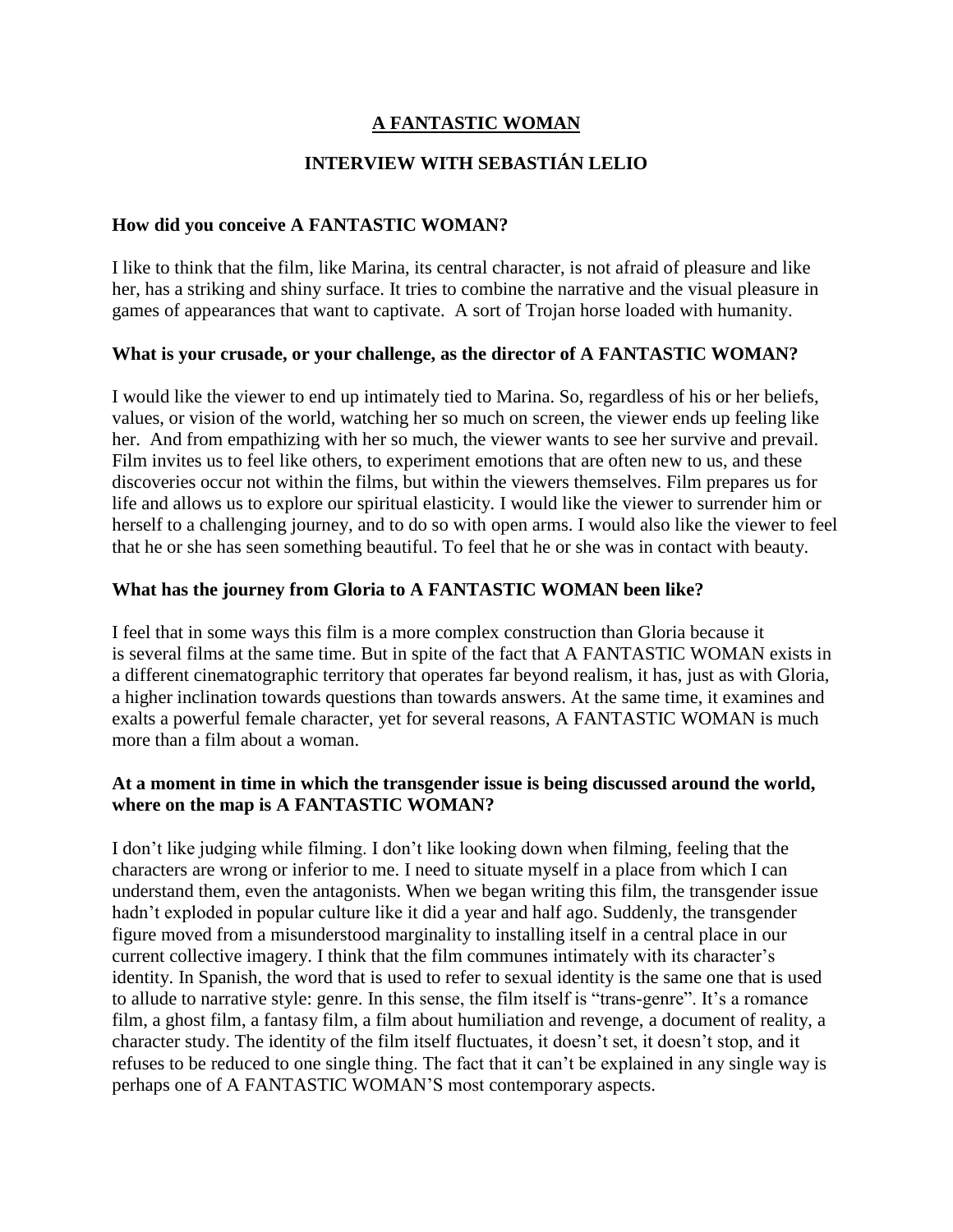# **A FANTASTIC WOMAN INTERVIEW WITH DANILA VEGA**

#### **Who is Marina Vidal?**

Marina Vidal is a 27-year-old waitress and singer. She is Orlando's partner, with whom she has an adult, loving, and committed relationship, in spite of their differences in age and social class. Marina, though far from being perfect, is a resilient woman who has quite an impressive level of compromise with her own life. She loves deeply, and this gives her the opportunity of loving herself and overcoming any adversity. She's a brave fighter who doesn't falter when the world puts her to the test. She has a vital force that is capable of carrying her through life, against all odds. Today, while all of us are somehow standing on the edge of a precipice, she doesn't even look at it, and searches for beauty instead. She understands that even Orlando's death, or what her being transgender means to everyone else, will not keep her from pushing forward.

#### **What did playing Marina mean to you?**

It was, by far, one of the most difficult things I've ever done in my life. It was very complex on an emotional level because of the way in which I began to go deeper into the role, and the way in which I began converting all of my emotions in order to give the character a life of her own. On the other hand, it's been one of the most gratifying experiences. It's been a tremendous honor to be directed by Sebastian, who I admire greatly. I am also proud to be part of a team in which all us of, including production, art, camera, wardrobe, sound, photography, etc., feel very close and special for having participated in this project. A special mention goes out to my fellow cast members, especially to Francisco Reyes. I'd like to thank all of them for the experience and affection.

# **What do you hope to happen with the film? What would you like for people to take away?**

I would like for lots of people to watch it, and to see their reactions and discover the way in which we understand relationships and affection. As well as the way in which we conceive love.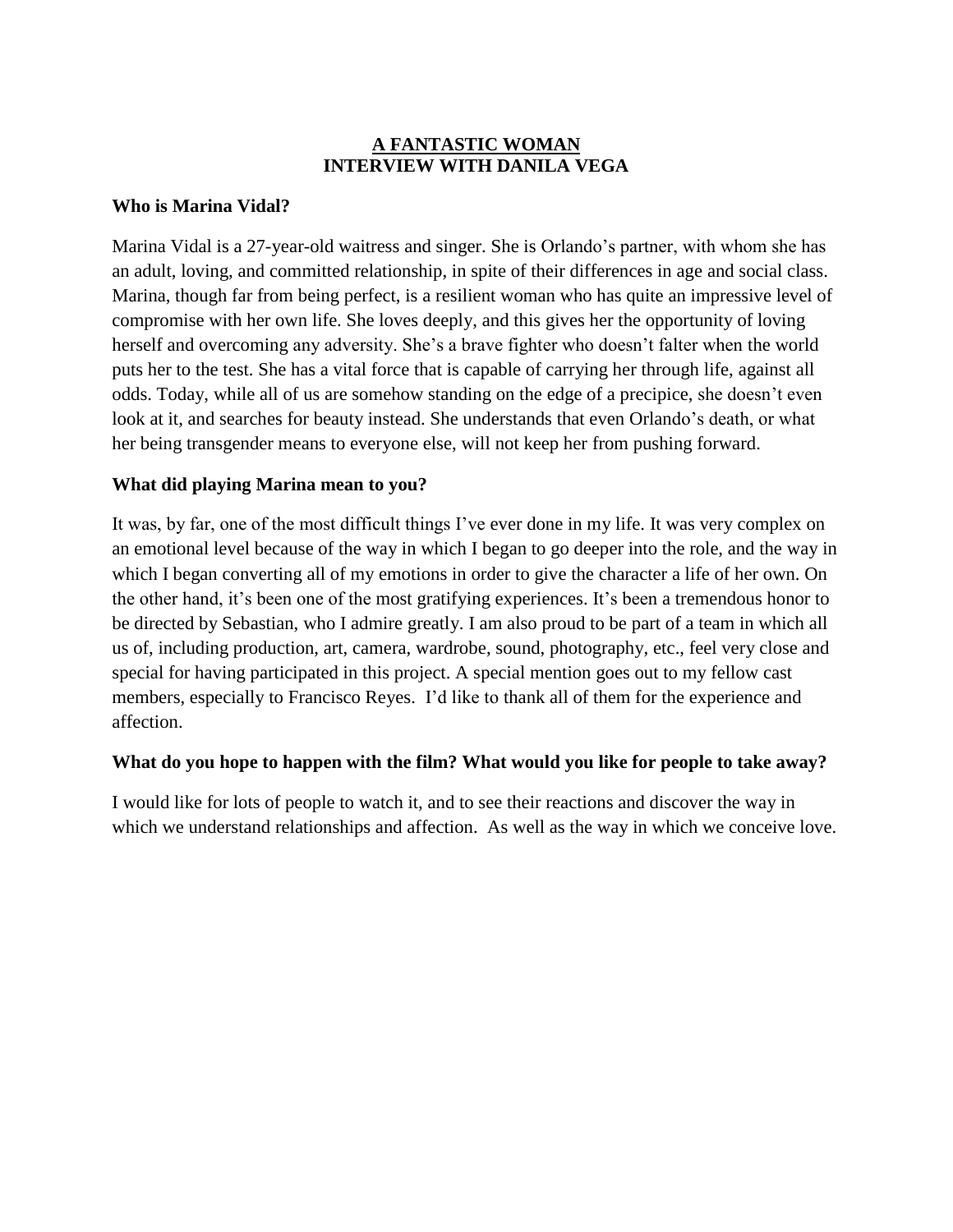#### **INTERVIEW WITH FRANSICO REYES**

#### **What is the story between Orlando and Marina?**

It's a story of true love: Marina and Orlando simply love each other, and after meeting, they have discovered a refuge in one another. To them, the differences in their ages and sexual cultures are not barriers. It's inspiring to see how two beings whose intimacies are unknown to us, and whose lives we could prejudge maliciously, surrender themselves without hesitation, without fear, and without fuss. A relationship in which judgments on good and evil, on what's correct and what's incorrect, what's normal and abnormal, simply aren't issues. Where a space for love is simply made evident and recognized.

#### **Who is Marina to him? Who is Orlando to her?**

To Orlando, Marina is an inspiring being that gives him new wings with which to enjoy life, that connects him to his love for what is honest, and allows him to find peace, affection, and company in her. Although he appears to be a regular man, he possesses a great internal strength, freedom, and courage that allows him to see Marina and recognize her as an extraordinary and kind being. For her part, Marina, whose life is a constant struggle to live harmoniously within her social setting, recognizes in Orlando the simplicity and authenticity of this mature man, and discovers a refuge in him: a true and calm love. The two are bound together in their courage and in the conscious or unconscious search for what is beautiful and authentic.

#### **What context does Orlando have to face, and how does he defend the relationship?**

Orlando has broken away from his family. With the exception of his brother, who admires him greatly. He has neither his ex-wife's nor his son's comprehension, nor that of the rest of the family, whom after his death, unleash all of the violence provoked by ignorance and vulnerability of the unknown onto Marina. But this is not an issue for him, and he surrenders to his relationship without considering anybody's opinion or stance. He doesn't question himself over whether the person he loves is a man, a woman, or a transgender person. This honest and authentic attitude surrounds him with a natural aura that prevents other people from interfering with him. There's no intellectual or ideological defense of his relationship with Marina. His great defense is the authentic love that he feels for her.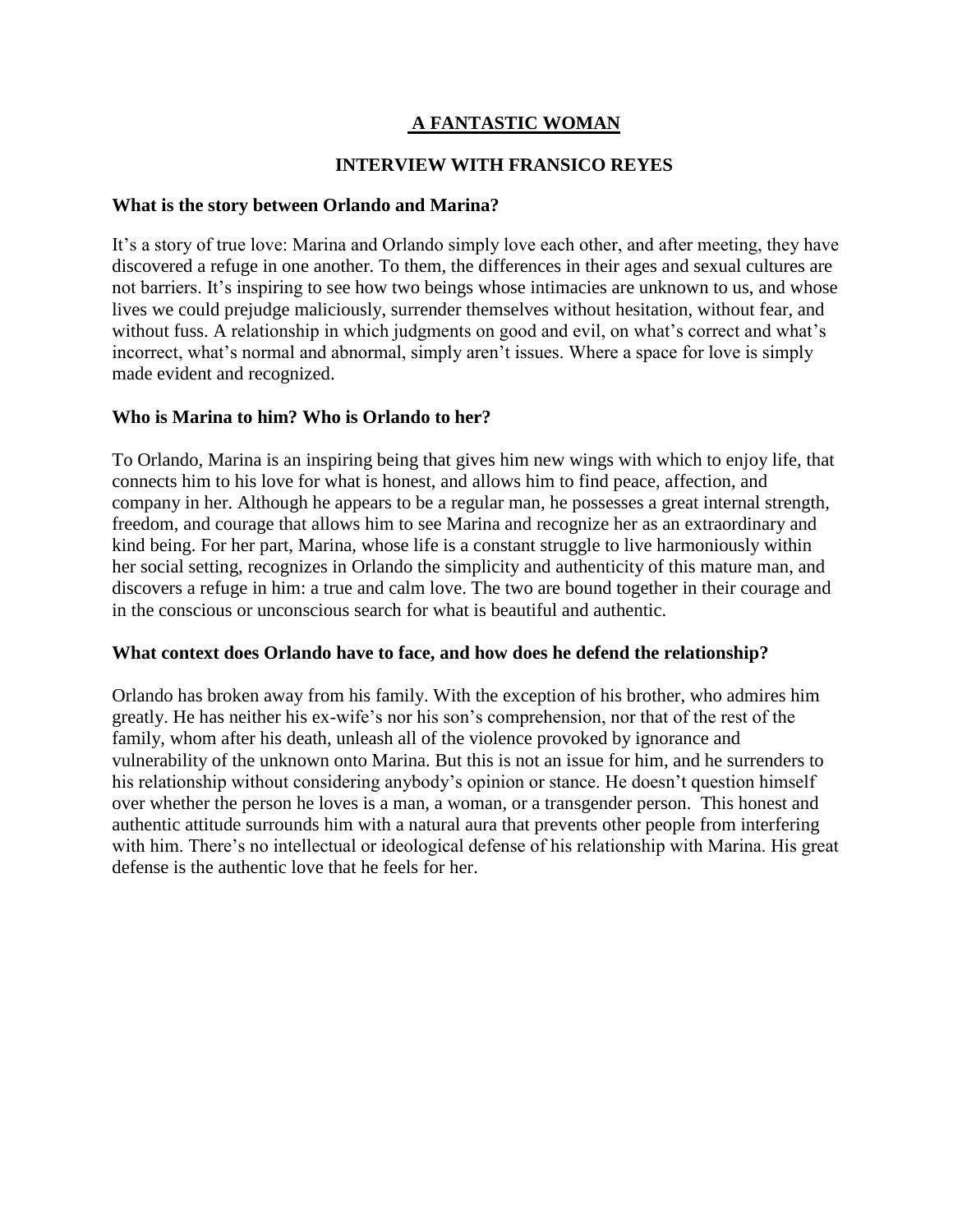#### **ABOUT THE DIRECTOR**

**SEBASTIÁN LELIO** is a Chilean film director and screenwriter. His first feature film, LA SAGRADA FAMILIA (2006) premiered at the San Sebastian Film Festival and received several awards and worldwide recognition. NAVIDAD was written with the support of the Cannes Film Festival Residence and premiered in the 2009 Directors' Fortnight section. EL AÑO DEL TIGRE was presented at the 2011 Locarno Film Festival. He was awarded the Guggenheim Fellowship grant and received the support of the DAAD Berliner Künstlerprogramm.

Lelio's fourth feature film, the internationally acclaimed GLORIA, obtained a Silver Bear for Best Actress at the 2013 Berlin Film Festival. GLORIA represented Chile for the Academy Awards and Goya Awards. The National Board of Review chose it as one of the year's five best films and it was nominated for an Independent Spirit Award for Best International Film.

A FANTASTIC WOMAN, was supported by Berlinale's Residency. The film is co-produced by Fabula (Chile), Participant Media (USA), Komplizen Film (Germany), Muchas Gracias (Chile) and Setembro Cine (Spain).

Lelio is currently filming his first English-speaking feature film, DISOBEDIENCE, starring Rachel Weisz, Rachel McAdams and Alessandro Nivola.